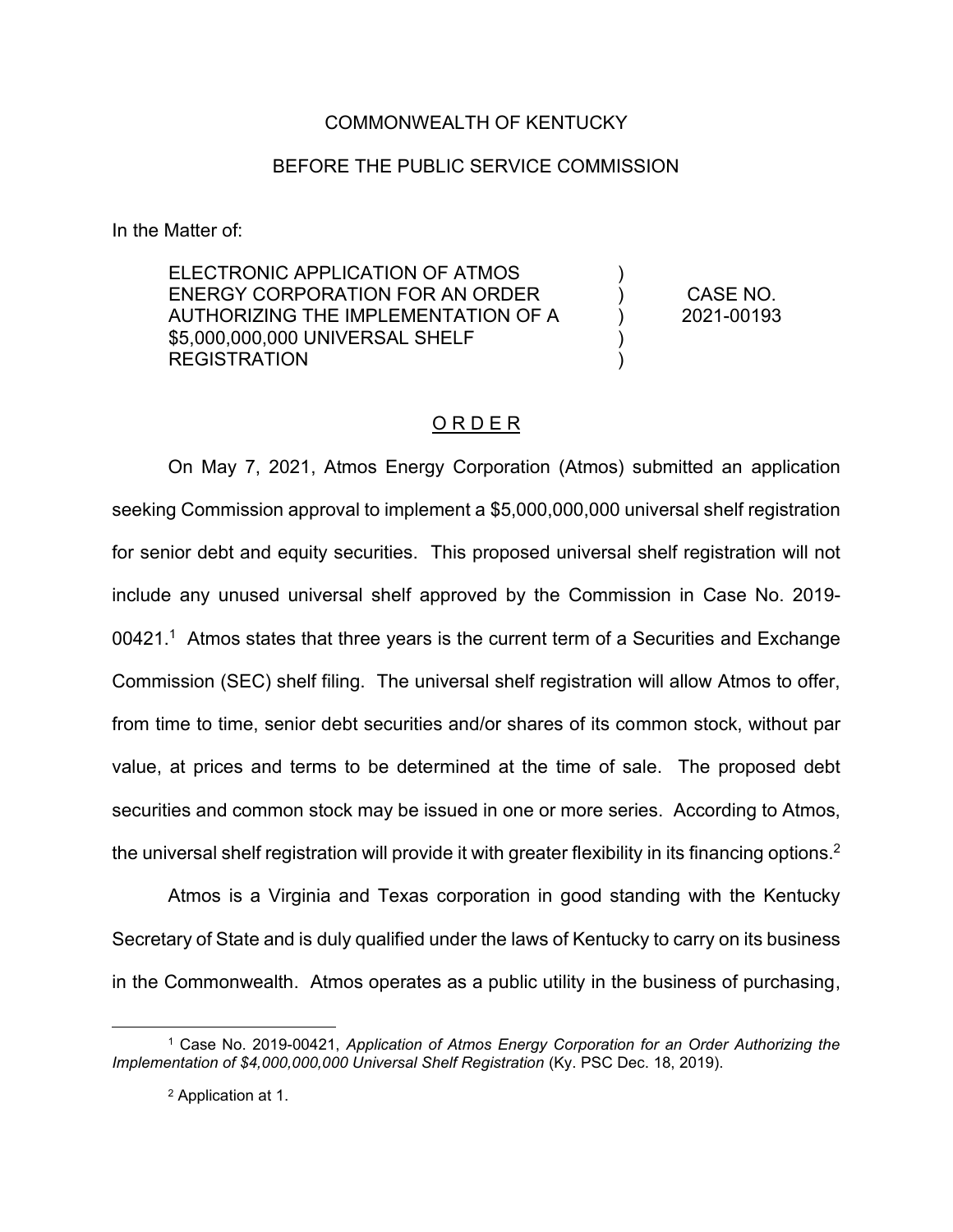transmitting and distributing natural gas to residential, commercial and industrial users in both western and south central Kentucky.

Atmos states in its application that the net proceeds from the universal shelf registration may be expended for one or more of the following purposes: (1) for the refunding of debt as market conditions permit; (2) for the purchase, acquisition, and/or construction of additional properties and facilities; (3) for improvements to existing facilities; and (4) for general corporate purposes.<sup>3</sup> Further, Atmos requests that the remaining shelf authority granted in Case No. 2019-00421 be terminated, contingent on the approval of the \$5,000,000,000 shelf proposed in its application.<sup>4</sup>

Atmos stated that it has not yet determined how the aforementioned shelf will be divided between senior debt and equity securities, but that its goal is to continue to maintain its historic debt-to-capitalization ratio.<sup>5</sup> Atmos intends to issue up to \$2,250,000,000 in common stock and up to \$2,750,000,000 in long-term debt securities.<sup>6</sup> As of March 31, 2021, the value of Atmos shareholders' equity and long-term debt was  $$7,820,925,000$  and  $$7,316,404,000$ , respectively.<sup>7</sup> Atmos does not plan to implement the universal shelf registration in a manner that would materially impact its capitalization.

<sup>3</sup> Application at 2.

<sup>4</sup> Case No. 2019-00421, *Application of Atmos Energy Corporation for an Order Authorizing the Implementation of \$4,000,000,000 Universal Shelf Registration* (Ky. PSC Dec. 18, 2019).

<sup>5</sup> Application at 1–2.

<sup>6</sup> Application, Exhibit A, at 6.

<sup>7</sup> Application, Exhibit A, at 5.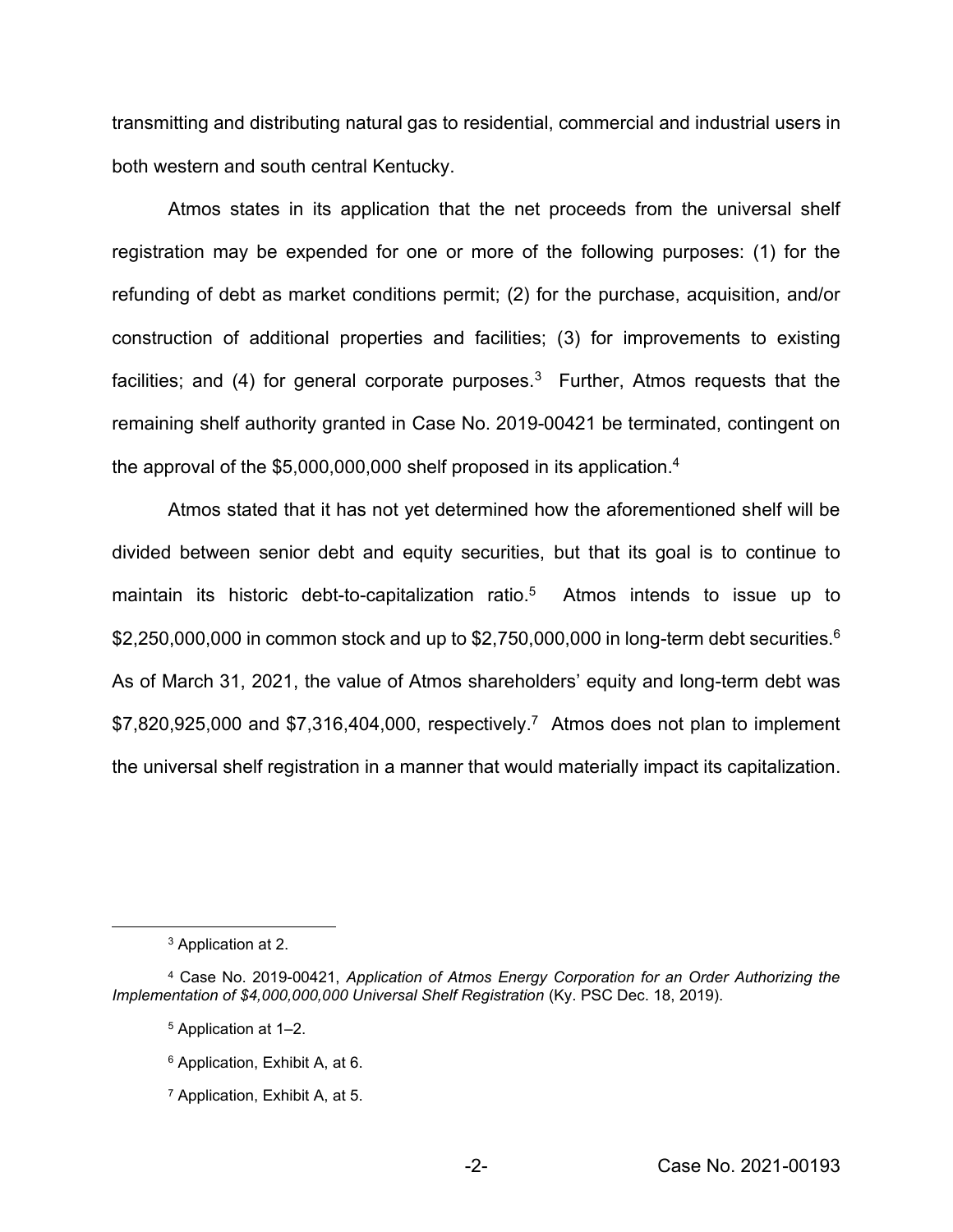Atmos believes the use of the proposed universal shelf registration will allow the utility to utilize the most favorable financing option available at a particular time.<sup>8</sup>

Historically, Atmos has issued stock in large "follow-on" offerings and filed the required reports with the Commission within ten days. More recently, Atmos has been utilizing an "at the market" (ATM) program in which stock is issued in increments smaller than those of large follow-on offerings. $9$  Atmos notes that ATMs maximize the price it receives for stock rather than having to accept a discounted price in the larger, follow-on block offerings. Atmos seeks to continue issuing stock pursuant to the ATM program.<sup>10</sup> Atmos requests that the Commission allow the required reports related to the ATM issuances to be filed within ten days following the date each stock issuance is publicly disclosed in its 10Q or 10K reports filed with the SEC.11

Having considered the evidence of record and being otherwise sufficiently advised, the Commission finds that the approval of the \$5,000,000,000 universal shelf registration and the associated creation and issuance of related securities is for lawful objects within the corporate purposes of Atmos, is necessary and appropriate for, and consistent with, the proper performance by the utility of its service to the public and will not impair its ability to perform that service and is reasonably necessary and appropriate for such purposes. Therefore, the universal shelf registration proposed by Atmos should be approved.

<sup>11</sup> *Id*. at 5.

<sup>8</sup> Application at 1–2.

<sup>9</sup> Case No. 2019-00421, *Application of Atmos Energy Corporation for an Order Authorizing the Implementation of \$4,000,000,000 Universal Shelf Registration* (Ky. PSC Dec. 18, 2019).

<sup>10</sup> Application at 4.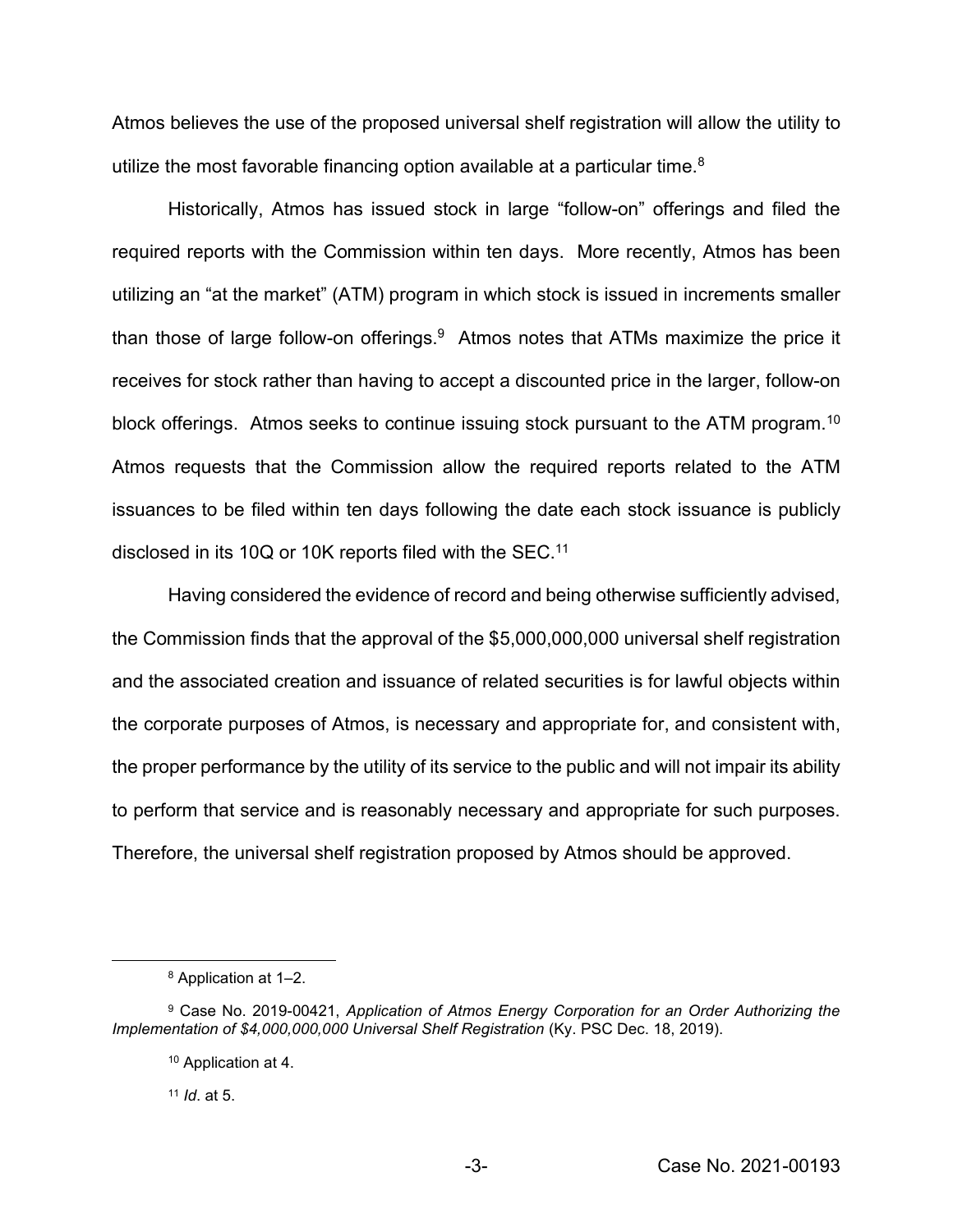Upon the issuance of these securities issued under the ATM program, Atmos shall file with the Commission a statement setting forth the date or dates of issuance, the price paid, the interest rate, the purchasers, and all fees and expenses, including underwriting discounts or commission or other compensation, within ten days following the date each such stock issuance is publicly disclosed in Atmos' 10Q or 10K report filed with the SEC. Atmos should notify the Commission of the interest rate alternative selected for the issue. Atmos should explain how the selected alternative represents the most reasonable interest rate available at the time of issuance. Atmos should also file copies of any interest rate management agreements executed in conjunction with the issuance. The Commission further finds the request by Atmos regarding the termination of the universal shelf registration authority that was approved in Case No. 2019-00421 should be granted.

IT IS THEREFORE ORDERED that:

1. Atmos is authorized to implement a \$5,000,000,000 universal shelf registration for equity and debt financing, subject to the provisions and terms contained within its application, superseding the previous universal shelf authority granted in Case No. 2019-00421.

2. The proceeds from the transaction authorized herein shall be used only for the lawful purposes set out in the application.

3. Atmos, within ten days after filing its 10Q or 10K filing with the SEC, shall file the information with the Commission, including information regarding the issuance of the securities referenced herein, a statement setting forth the date or dates of issuance, the price paid, the interest rate if any, the purchasers, and all fees and expenses, including underwriting discounts or commission or other compensation, involved in the issuance.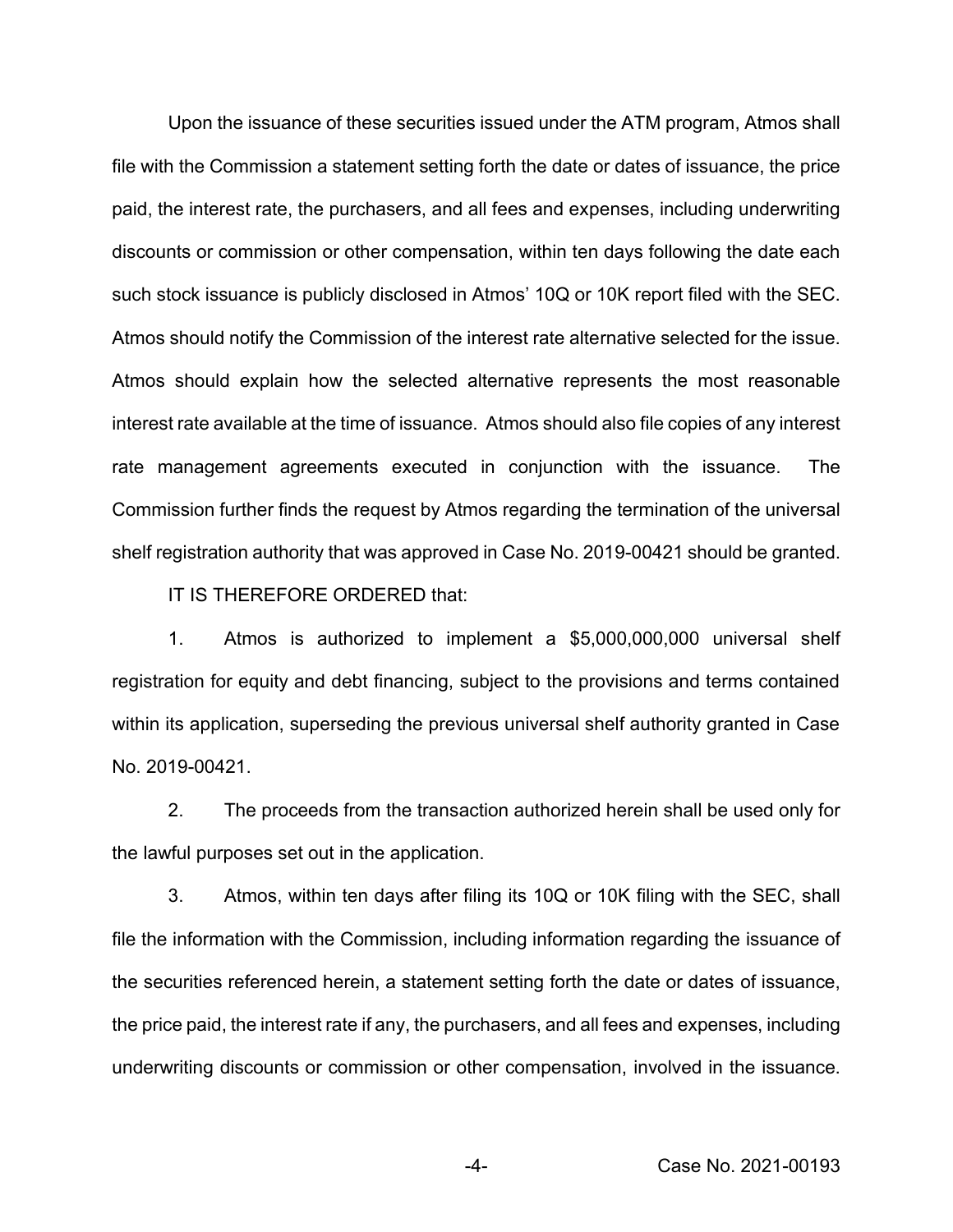In addition, if debt securities were issued, Atmos shall include an explanation as to how the selected interest rate alternative represents the most reasonable interest rate available at the time of issuance, and copies of any executed interest rate management agreements.

4. Any documents filed pursuant to ordering paragraph 3 of this Order shall reference the number of this case and shall be retained in the post-case correspondence file.

5. The remaining universal shelf registration authority granted to Atmos in Case No. 2019-00421 shall be terminated with the registration of the universal shelf registration that has been approved in this case.

6. This case is closed and removed from the Commission's Docket.

Nothing contained herein shall be deemed a warranty or finding of value of securities or financing authorized herein on the part of the Commonwealth of Kentucky or any agency thereof.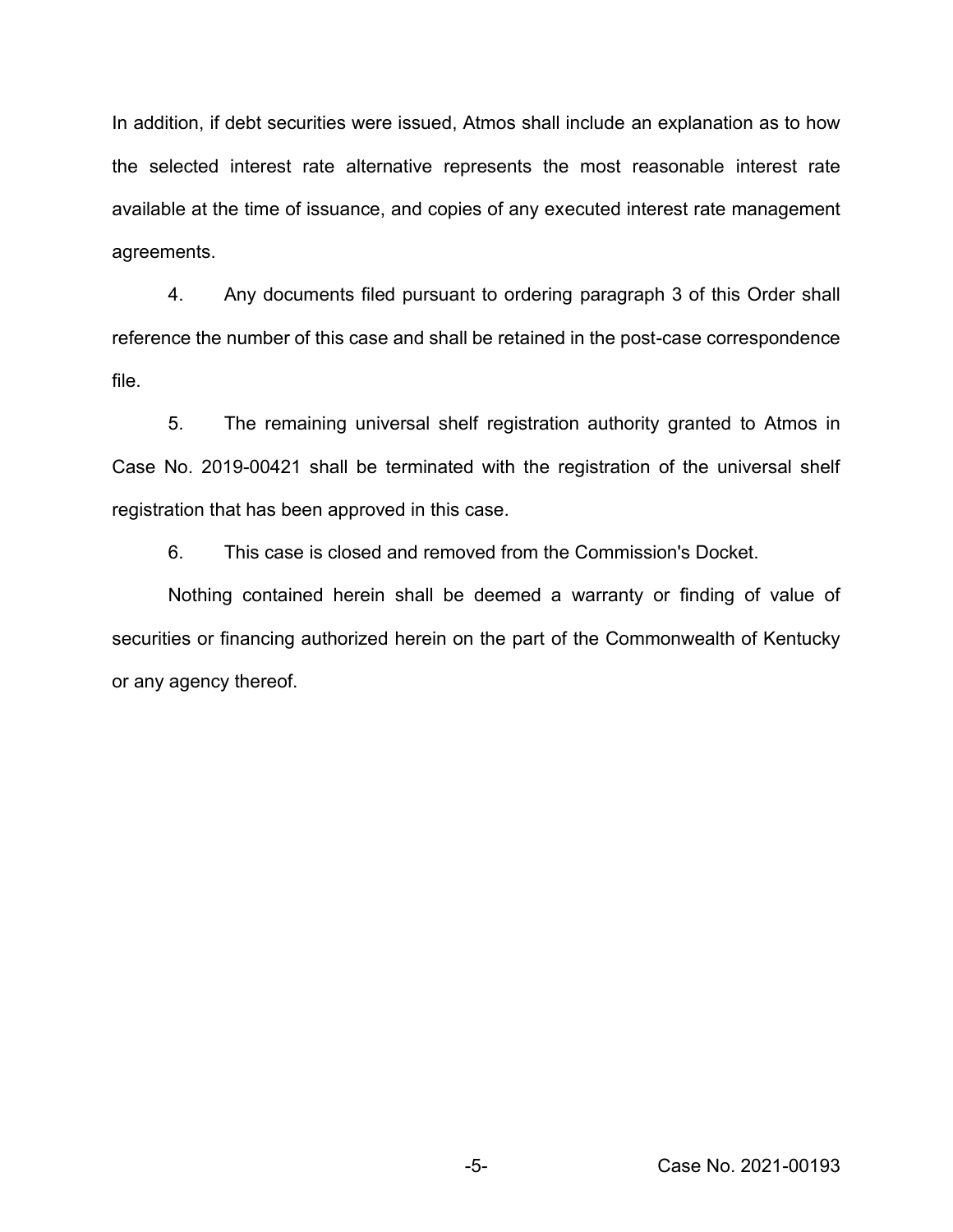By the Commission



ATTEST:

\_\_\_\_\_\_\_\_\_\_\_\_\_\_\_\_\_\_\_\_\_\_

Executive Director

Case No. 2021-00193